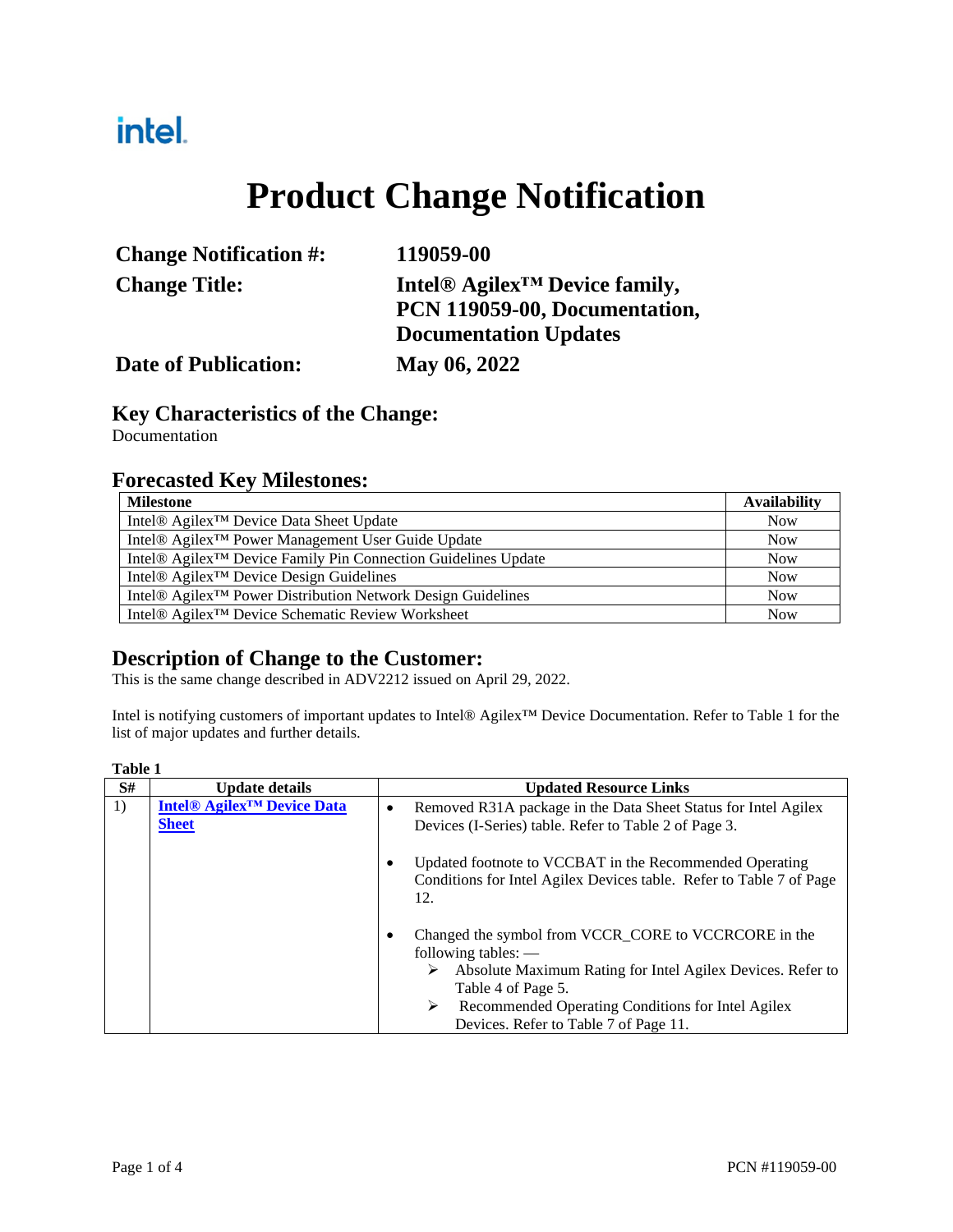| 2) | <b>Intel® Agilex<sup>TM</sup> Power</b><br><b>Management User Guide</b>                       | $\bullet$ | Updated the Power-Up Sequence Requirements section to include<br>details for the VCCBAT power supply. Refer to Page 9.                                                                                                                                                                                                            |  |
|----|-----------------------------------------------------------------------------------------------|-----------|-----------------------------------------------------------------------------------------------------------------------------------------------------------------------------------------------------------------------------------------------------------------------------------------------------------------------------------|--|
|    |                                                                                               | $\bullet$ | Removed the VCCBAT power supply from the Power Supplies<br>Monitored by the POR Circuitry section. Refer to Page 11.                                                                                                                                                                                                              |  |
| 3) | <b>Intel<sup>®</sup> Agilex<sup>™</sup> Device Family</b><br><b>Pin Connection Guidelines</b> | $\bullet$ | Updated the connection guidelines of the VCCBAT pin. Refer to<br>Table 11 of Page 17.                                                                                                                                                                                                                                             |  |
|    |                                                                                               | $\bullet$ | Removed the VCCBAT power supply from the following<br>examples:<br>-Example 1-Power Supply Sharing Guidelines for Intel Agilex<br>Devices with P-Tile and E-Tile Transceivers. Refer to Page 61.<br>-Example 2-Power Supply Sharing Guidelines for Intel Agilex<br>Devices with F-Tile and R-Tile Transceivers. Refer to Page 65. |  |
| 4) | <b>Intel<sup>®</sup> Agilex<sup>™</sup> Device Design</b><br><b>Guidelines</b>                | $\bullet$ | Removed sentence in the Device Power-Up section. Refer to Page<br>77.                                                                                                                                                                                                                                                             |  |
| 5) | <b>Intel Agilex Power Distribution</b><br><b>Network Design Guidelines</b>                    | $\bullet$ | Updated Figure 1: Recommended Intel Agilex AGF014 (with only<br>E-Tile and P-Tile) Power Tree for<br>Engineering Sample (ES) Silicon. Refer to Page 6.                                                                                                                                                                            |  |
|    |                                                                                               |           | Updated Figure 2: Recommended Intel Agilex AGF Devices (with<br>only E-Tile and P-Tile) Power Tree<br>for Production Devices. Refer to Page 7.                                                                                                                                                                                    |  |
|    |                                                                                               | $\bullet$ | Updated Figure 3: Recommended Intel Agilex AGI or AGF (with<br>only F-Tile, R-Tile, or both F-Tile and<br>R-Tile) Power Tree for Production Silicon. Refer to Page 9.                                                                                                                                                             |  |
|    |                                                                                               | $\bullet$ | Updated the VCCBAT board connections and system connections<br>in Table: Intel Agilex AGF (with<br>only E-Tile and P-Tile), Intel Agilex AGF (with only F-Tile), and<br>Intel Agilex AGI (with only F-Tile, RTile, or both) FPGA Package<br>Power Rail Nets and Subsystem Details. Refer to Table 2 of Page<br>11.                |  |
|    |                                                                                               | $\bullet$ | Updated Table: Intel Agilex AGF012/AGF014, Intel Agilex<br>AGI027/AGI023/AGI022, and Intel Agilex<br>AGF027/AGF023/AGF022 FPGA Decoupling Capacitors<br>Summary. Refer to Table 9 of Page 19                                                                                                                                      |  |
| 6) | <b>Agilex Device Schematic</b><br><b>Review Worksheet</b>                                     | $\bullet$ | Updated the connection guidelines of the VCCBAT pin. Refer to<br>Table 2-2 of Page 11.                                                                                                                                                                                                                                            |  |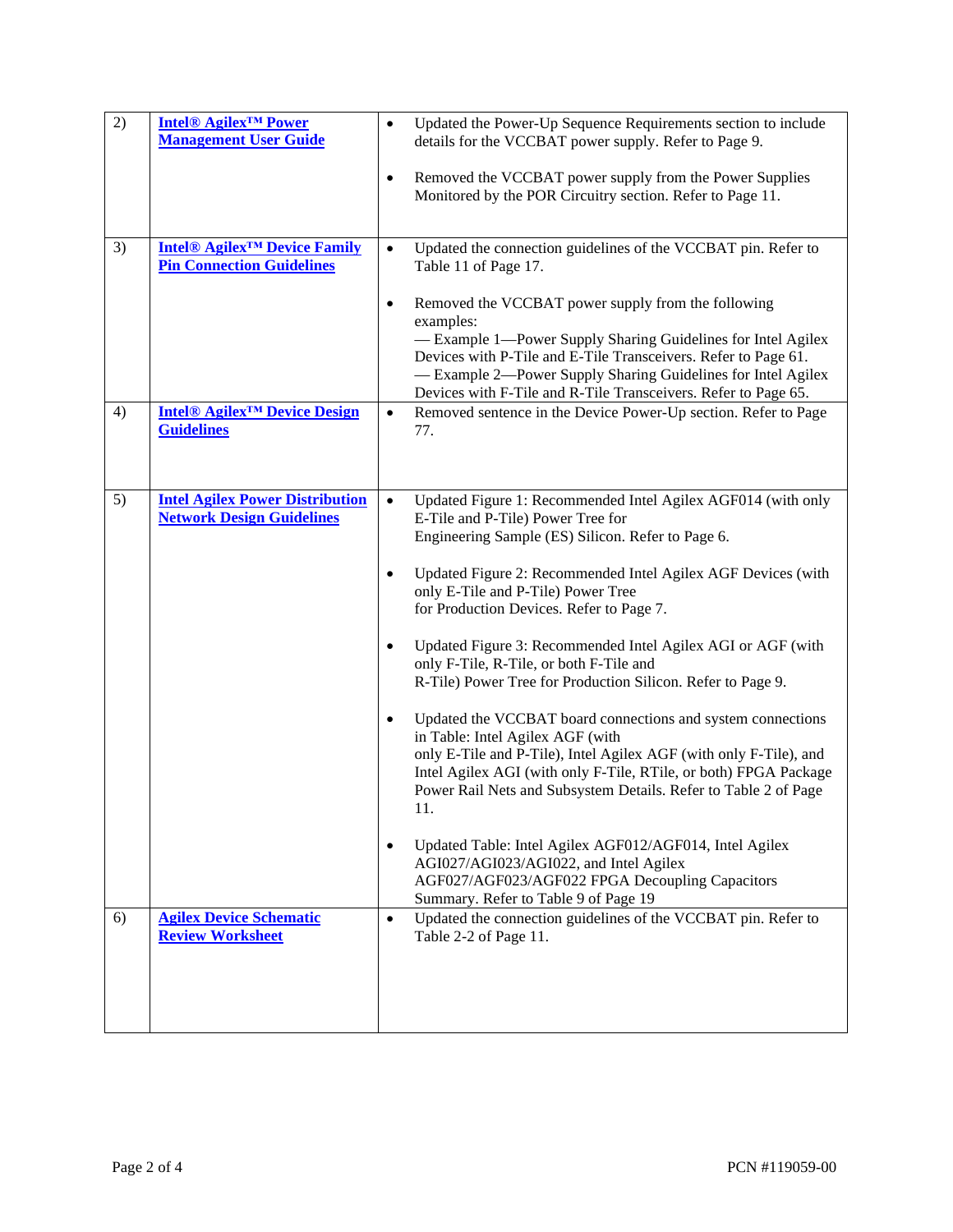#### **Customer Impact of Change and Recommended Action:**

Customers are requested to review the changes and determine the impact on their designs. Refer to the revision history of the updated documents for a complete list and history of updates.

For questions or support, please contact your local Sales representative, or submit a question or request at the My Intel support page, log-in via:<https://www.intel.com/content/www/us/en/my-intel/fpga-sign-in.html>

### **Products Affected/Intel Ordering Codes:**

All Intel® Agilex™ Devices.

#### **The list of affected part numbers (OPNs) can be downloaded in Excel form:**

[https://www.intel.com/content/dam/support/us/en/programmable/support-resources/bulk](https://www.intel.com/content/dam/support/us/en/programmable/support-resources/bulk-container/pdfs/literature/pcn/adv2212-opn-list.xlsx)[container/pdfs/literature/pcn/adv2212-opn-list.xlsx](https://www.intel.com/content/dam/support/us/en/programmable/support-resources/bulk-container/pdfs/literature/pcn/adv2212-opn-list.xlsx)

#### **PCN Revision History:**

| <b>Date of Revision:</b> | <b>Revision Number:</b> | <b>Reason:</b>           |
|--------------------------|-------------------------|--------------------------|
| May 06, 2022             | 00                      | Originally Published PCN |